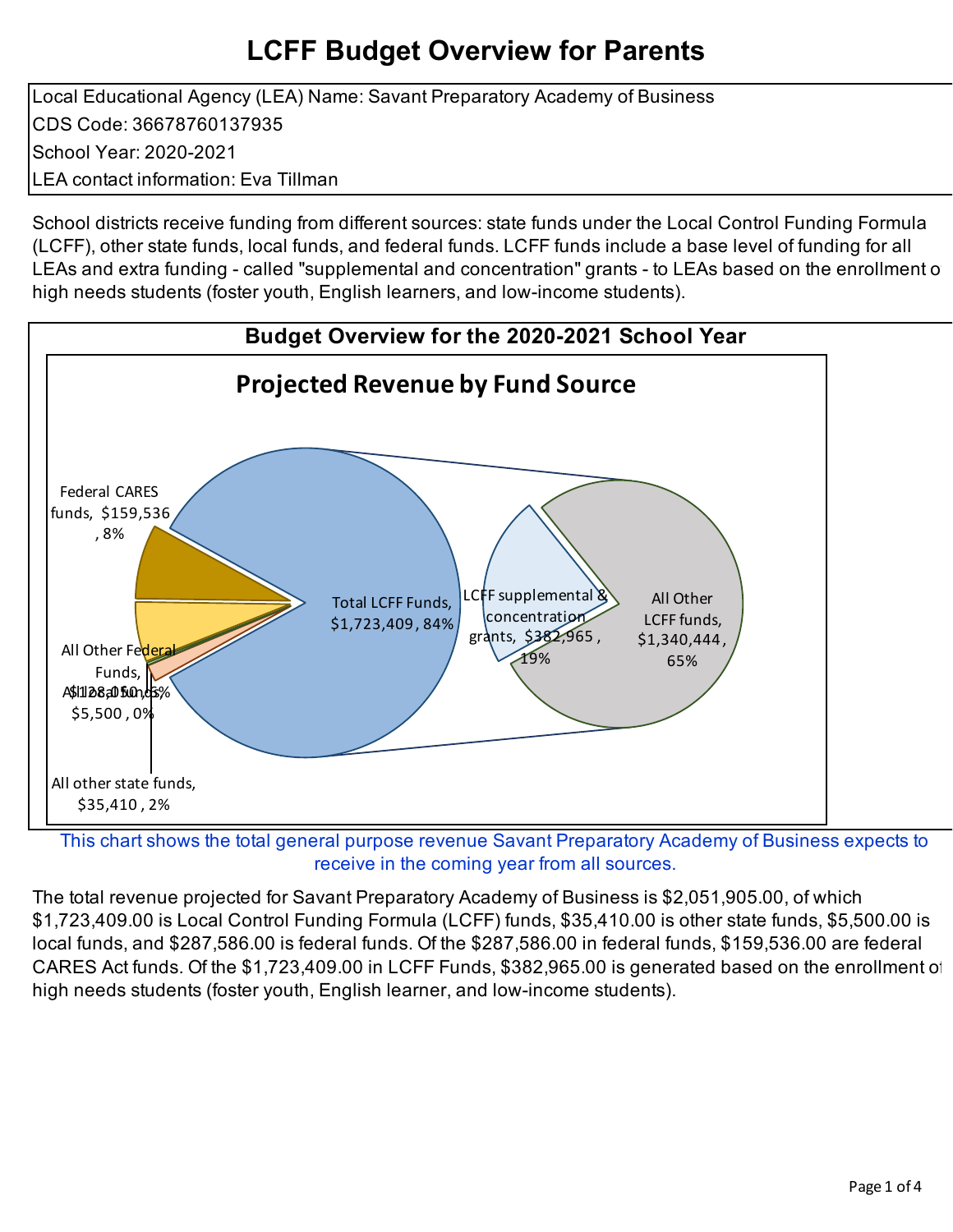For the 2020-21 school year school districts must work with parents, educators, students, and the community to develop a Learning Continuity and Attendance Plan (Learning Continuity Plan). The Learning Continuity Plan replaces the Local Control and Accountability Plan (LCAP) for the 2020–21 school year and provides school districts with the opportunity to desribe how they are planning to provide a high-quality education, socialemotional supports, and nutrition to their students during the COVID-19 pandemic.



This chart provides a quick summary of how much Savant Preparatory Academy of Business plans to spend for planned actions and services in the Learning Continuity Plan for 2020-2021and how much of the total is tied to increasing or improving services for high needs students.

Savant Preparatory Academy of Business plans to spend \$1,679,617.00 for the 2020-2021 school year. Of that amount, \$127,493.71 is tied to actions/services in the Learning Continuity Plan and \$1,552,123.29 is not included in the Learning Continuity Plan. The budgeted expenditures that are not included in the Learning Continuity Plan will be used for the following:

General fund budgeted expenditures that are not in the LCP include certified salaries, classified salaries, employee benefits, office supplies, student uniforms, food expenses, district oversight fees, dues and membership, operating expenses such as insurance, lease expense, bank charges, student transportation, consultant fees, legal fees, HR expenses, advertising and recruiting expenses, and back-office services.

Increased or Improved Services for High Needs Students in in the Learning Continuity Plan for the 2020-2021 School Year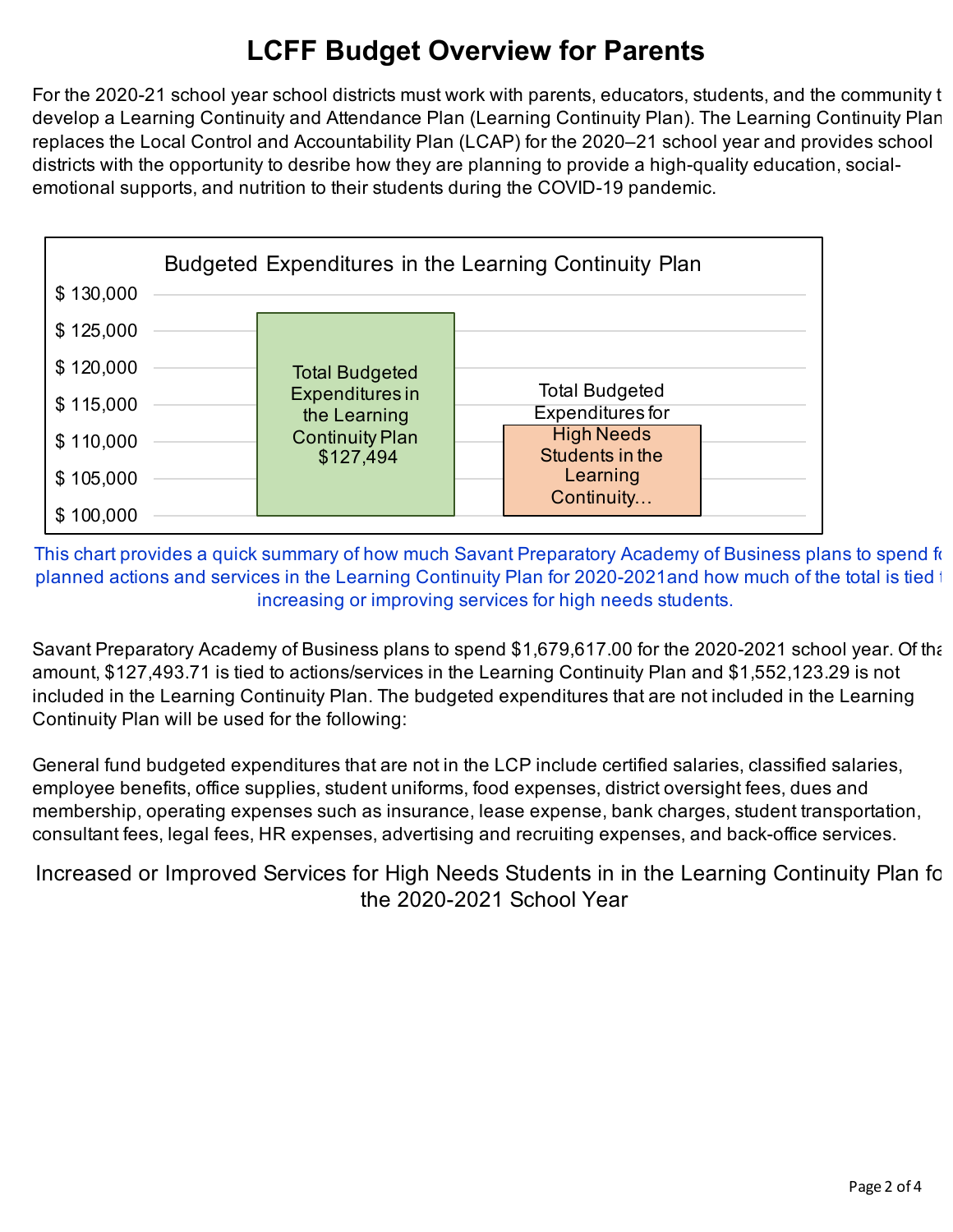In 2020-2021, Savant Preparatory Academy of Business is projecting it will receive \$382,965.00 based on the enrollment of foster youth, English learner, and low-income students. Savant Preparatory Academy of Busines must describe how it intends to increase or improve services for high needs students in the Learning Continuit Plan. Savant Preparatory Academy of Business plans to spend \$112,378.00 towards meeting this requiremen as described in the Learning Continuity Plan. The additional improved services described in the plan include the following:

In addition to the actions described in the LCP, Savant is meeting its requirement to increase or improve services through Positive Behavioral Interventions and Supports (PBIS), Social Emotional Learning (SEL), ongoing targeted instructional support based on formative assessment, training for staff by the EL Coordinator, and referral for counseling services.